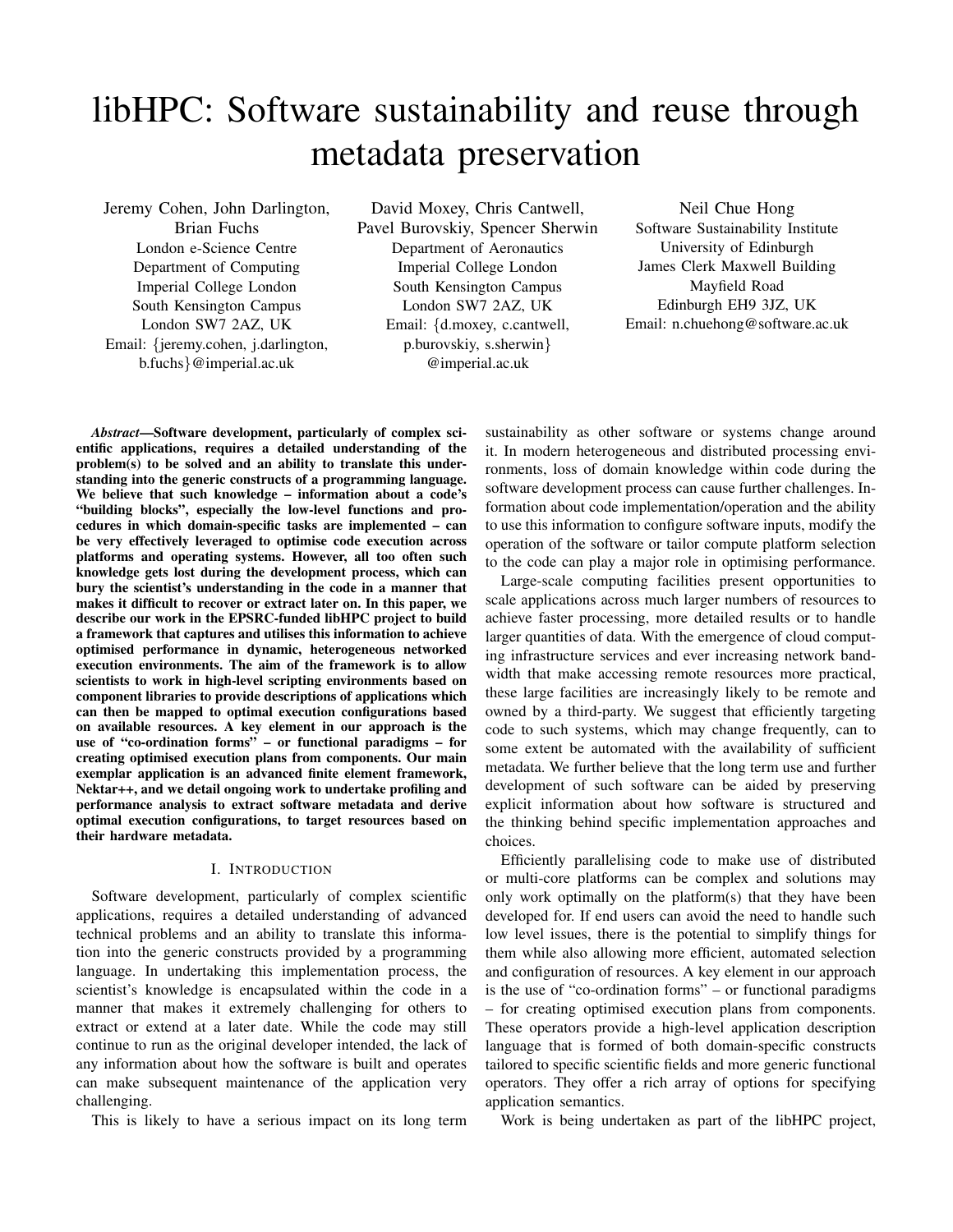a 2-year UK EPSRC-funded research project. The project team consists of two groups of researchers at Imperial College London – computer scientists with experience in developing and working with computational Grid middleware, software components and cloud computing technologies, and domain scientists with high-order finite element method expertise and experience of applying these techniques across a range of scientific domains. Support to ensure the long-term sustainability and applicability of the project outputs is being provided by the Software Sustainability Institute at the University of Edinburgh [1]. The project also has an element of commercial development support to assist in producing a demonstrator.

In this paper, we describe the work that led to the libHPC approach and discuss how it can support the optimised execution of software across a range of computational platforms. We also show how componentised elements of software can be reused alongside different applications within a specific domain. We then describe ongoing work with our main exemplar application, Nektar++ [2], [3], to develop a finite element preprocessing library that can use hardware metadata to optimise the structure of the discrete matrix systems corresponding to a given finite element mesh.

#### II. BACKGROUND

Software components, if sufficiently fine-grained, present the possibility of building applications from a group of code blocks that each provide some element of the end functionality. In modern service-oriented architectures [4] this approach is common and workflow management systems such as Taverna [5], [6], [7] and Triana [8], [9] provide the ability to specify and orchestrate dataflow around a system of services which may be remotely located. Remote services are generally static with an instance anchored at a known fixed location. Metadata (for example, Web Services Description Language [10] in the case of Web Services) defines the interface to these services and the format of data required to communicate with them.

The Imperial College e-Science Networked Infrastructure (ICENI) [11], [12] took a slightly different approach, allowing applications to be built from abstract software components that, rather than being live, deployed instances of some service, are simply high-level metadata descriptions. The component model described in [13] defines separate metadata for a component's interface, meaning and behaviour allowing much more knowledge to be captured than in a traditional interface definition. Middleware services then selected suitable execution resources and concrete component instances, deploying the components, potentially on different nodes in different physical locations, and setting up communication paths between them to enable application execution to take place.

An abstract component description provides enough information about a component's capabilities without representing a specific concrete instance of the component. A hierarchical component tree contains the most abstract component definition at its root and concrete component implementations as its leaf nodes. A linear solver component, for example may be realisable using different algorithms, e.g. Jacobi or BiConjugate Gradient, and for each of these algorithms, implementations may be available that are optimised to specific hardware, e.g. an MPI parallel implementation optimised for use on a cluster with low-latency interconnects and a multicore x86 64 implementation optimised for local execution on a 64-bit multi-core x86-based CPU.

In theory, this approach offers the possibility of automating the building of custom applications, on-the-fly. In reality, a full component ecosystem with sufficiently large numbers of fine-grained components would be likely to take some time to emerge and mature, and components would initially be much more coarse-grained, even to the point of a component being a complete application. This was considered to be one of the problems preventing wider adoption of the ICENI framework. In the libHPC project, we are aiming to take advantage of component hierarchies and metadata to enable selection of suitable resources from those available shortly before runtime, but we also recognise that "components" may be complete applications or significant elements of applications that can be augmented with additional functionality to optimise specific runtime processes.

In addition to using metadata to maintain information about software and hardware platforms, we are also working to simplify the way that end users define their applications or tasks. Rather than having to write low-level code or scripts, a higher-level means of application description would enable scientists/researchers and other end users to describe in more simple terms what they want to achieve and lower the barrier to entry for accessing complex modern computational infrastructure. A key element of this is the concept of coordination forms as described by Darlington et al. [14] which provide a mathematical approach to describing high-level application constructs. In our work, we intend to process these descriptions into a set of suitable software components and ultimately select concrete component instances that are most appropriate for the available computational resources. The aim is to enable end users to specify application functionality in a simpler manner while still obtaining acceptable performance that leverages tested and optimised software components.

The main exemplar application for the initial phase of work carried out as part of libHPC is Nektar++, a highorder finite element framework under ongoing development by teams at University of Utah and Imperial College London. The software is open source and provides algorithms for highorder spectral/h<sub>p</sub> methods. Nektar++ is written in C++ and is ideal for this work because it consists of a number of software components providing different methods and capabilities, enabling processing of a wide range of inputs. Nektar++ can run serially or in parallel and takes an XML-based input file providing comprehensive metadata describing the problem to be solved. This is ideal since it provides sufficient information to make choices about the optimal hardware platform for a given run of the application. It also provides a good base to convert a high-level application description to.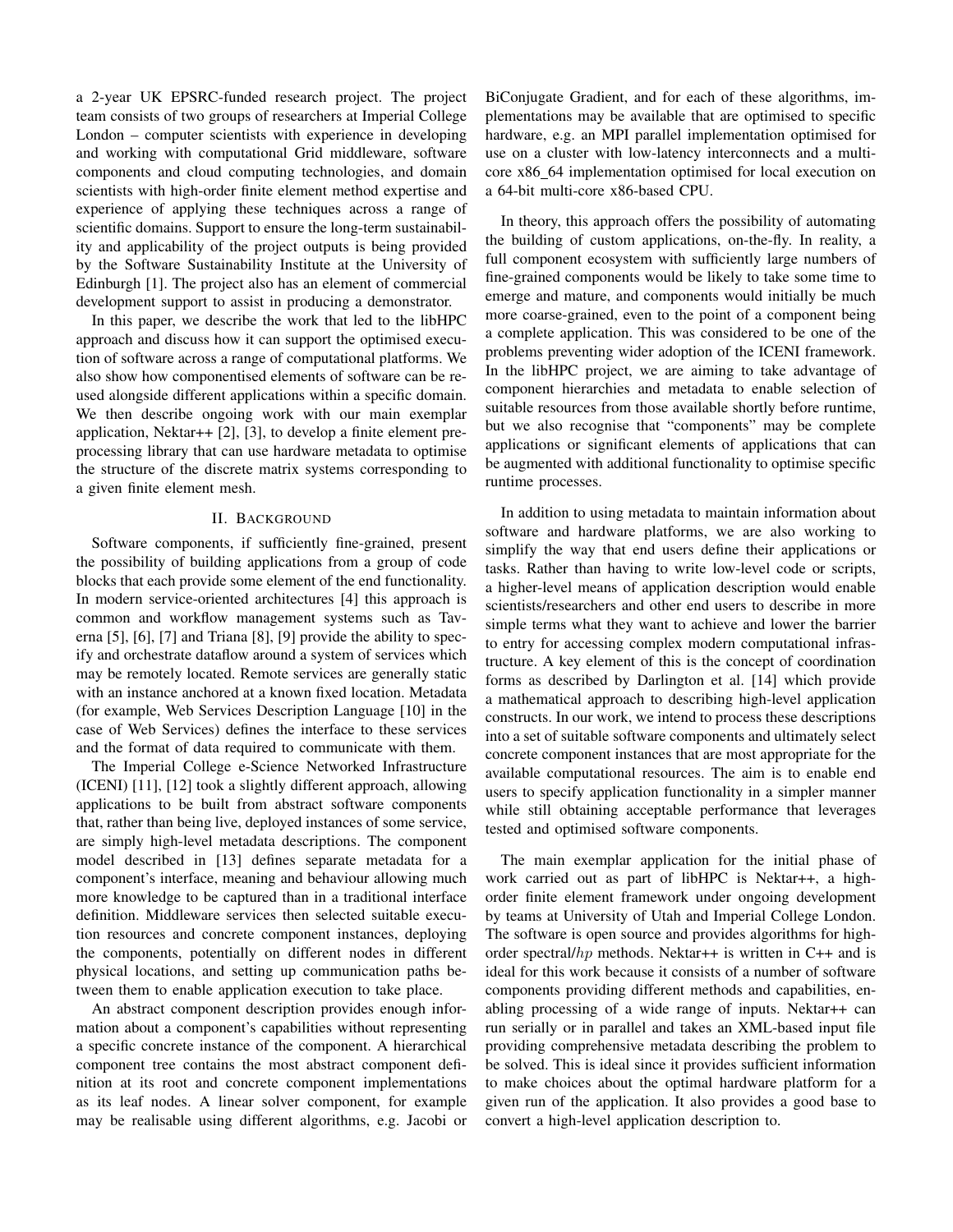#### III. THE LIBHPC FRAMEWORK

The libHPC framework consists of a number of interacting services that handle the process of taking an end-user's highlevel description of the task that they want to carry out on their data and undertaking this task in an optimal manner. A number of intermediate steps are carried out in order for the job to be processed and run. These include converting the user's high-level description into a group of one or more concrete processing tasks and selecting suitable hardware from a pool of available resources. Examples of additional steps that may be carried out include the dynamic addition of optimisation libraries to the base code or pre-processing input files based on data semantics.

The multi-layered abstractions that libHPC proposes ensure that low-level implementation details need not be specified in a job description. This, in turn, helps to ensure that application descriptions are not tied to specific hardware features or library implementations that may change or become unavailable over time. Note that it is the application *description* that is generic. When this description is mapped into a concrete execution plan, it will use native code that will execute on selected hardware, however, each execution may result in selection of different code and/or hardware. The high-level application, which represents the end-user's view, is ensured long-term sustainability since as underlying hardware changes or new features become available, new software implementations can be made available and advertised using their metadata to provide the functionality required by the high-level application description.

We recognise that the complete vision set out by libHPC is complex and will take time to develop. While initial implementation work is underway, the libHPC framework is continuing to evolve and we expect ongoing developments to the framework design and structure as further application types from different domains are investigated.

The main functions and services of the libHPC framework are described below. Not all jobs are required to use all elements of the framework. For example, a developer with coding knowledge may prefer to specify their job through a lower-level scripting approach rather than writing a more abstract coordination forms-based description of their job.

- Coordination Forms/DSL Pre-processor: This service takes a high-level application description based on a combination of domain-specific constructs and more generic control and data flow structures. This description is converted into an intermediate job process definition that describes a set of component types and how they are connected. Later in the process, this information will be further concretised by specifying actual component instances and the resources they will execute on.
- Metadata repositories: Hardware and software metadata repositories provide information about hardware resource specification and software capabilities.
- Job Mapper Service: This service is responsible for resolving application requirements against metadata about

available hardware and software. The mapping process converts an abstract application description into a concrete plan of how the application will be run. This includes the actual software service(s) that will be used and the hardware that will be used to run the service(s).

- Job Deployment Service: The deployment service is responsible for provisioning resources with the required software before a job can be run, and for managing the running of jobs. The mapper will provide details of the resources and software to be used, the deployment service then needs to ensure that the required software is present on the hardware resources and if not, it needs to be moved onto the resources and configured before the job can be run.
- Node Service: Every hardware resource that is part of a libHPC framework deployment runs an instance of the node service. This service manages resource metadata and regularly synchronises its status to a metadata repository. The node service is also responsible for handling the running of jobs on the local resource.
- Node Manager Service: The node manager service manages a pool of nodes. These may be statically deployed nodes at a given location or they may be dynamically provisioned cloud nodes. In the case of cloud nodes, the service is responsible for starting and stopping the nodes and may advertise resource metadata for cloud resources that do not yet exist and are provisioned when required.

## *A. Metadata*

Metadata is at the core of libHPC. We focus on two types of metadata. Hardware metadata describing processing resources and other computational hardware and software metadata focussing on software applications, libraries or components. The focus of these two different types of metadata differs in that hardware metadata aims to provide a live view of the status of resources at the current time while software metadata focuses on the preservation of historic information that would otherwise be lost.

## *B. Software*

Software metadata aims to preserve as much of a developer's original design intentions as possible. In addition, general software specification information and hardware requirements are also provided. Representation of this metadata can be a challenge. Some of the data must be available in a machine readable format to allow operation of services that select software and match it to suitable hardware. Other information may be targeted at individuals tasked with updating and maintaining software and may be represented in a human readable, free-form format. The key is to support long-term sustainability and usability of software by storing necessary information to ensure it can be effectively used and maintained.

# *C. Hardware*

Hardware metadata differs from software metadata in that it presents a current picture of the fabric of available hardware